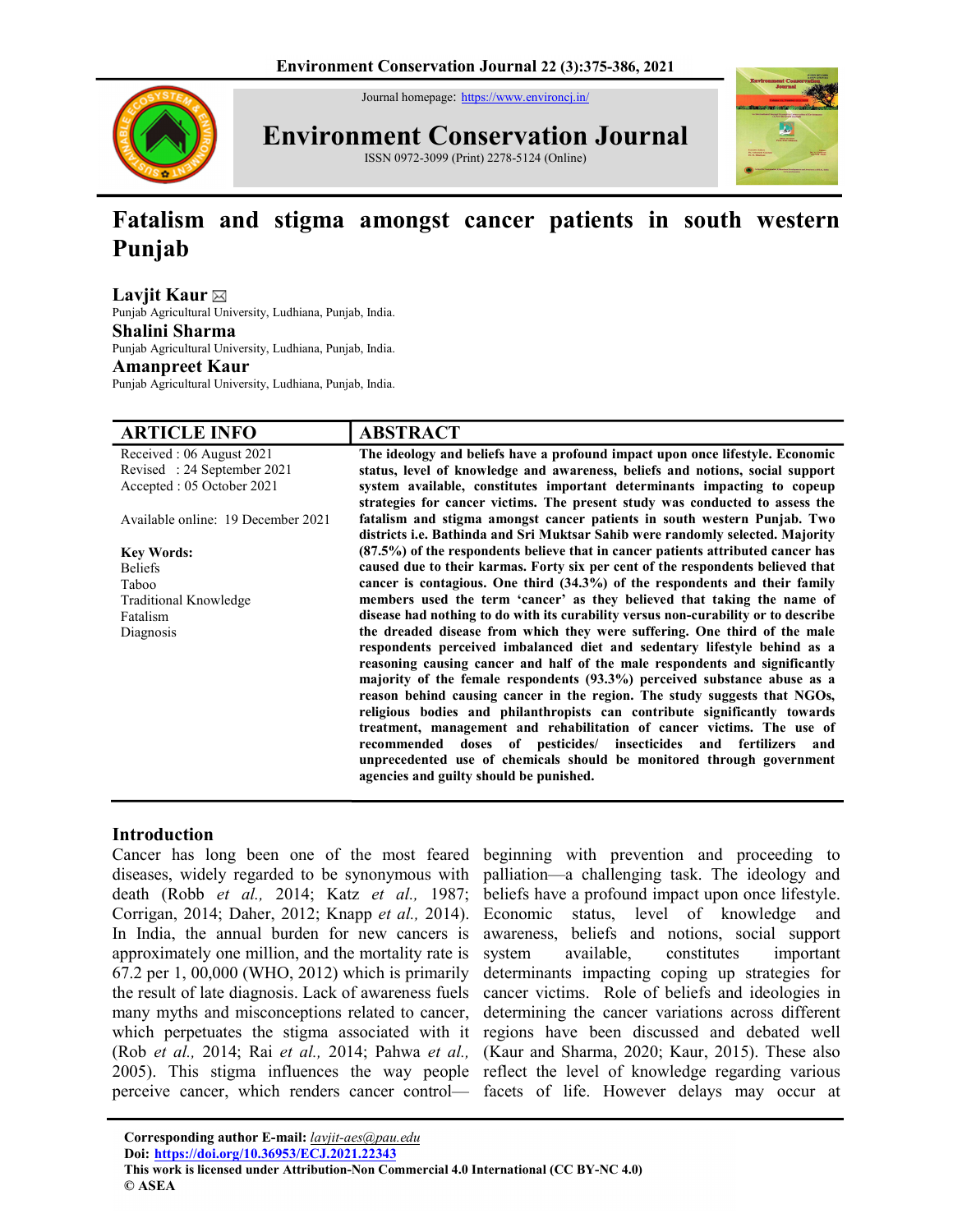different stages of the cancer diagnostic journey and have been commonly defined as being either patient focused or healthcare provider focused. Commonly, delay is found further categorized into different component delays such as patient delay, health care provider delay, referral delay and system delay. Calculation of the total economic burden of a particular cancer or cancer in general, provides information to decision makers for mobilizing political and financial support for cancer care and research (Kaur and Sharma, 2019). Since resources are not unlimited and costs do matter delay, referral delay and system delay. Delay in seeking medical care by cancer victims might result in disastrous outcomes costing even the life, as cancer cells multiply too fast and affect badly all the major organs of the human being (Chatat *et al.*, 2015; Kaur, 2013; Kishore et al., 2007; Kaur, 2015; Kaur and Sharma 2021).

## Material and Methods

The present study was conducted in cotton belt of Punjab which constitute south western districts viz. Bathinda, Sri Muktsar Sahib, Ferozepur, Mansa, Faridkot, Sangrur, Fazilka and Barnala of Punjab during 2017-2018. Two districts i.e. Bathinda and Sri Muktsar Sahib (hereafter, Sri Muktsar Sahib will be referred as Muktsar in the text) were randomly selected. At the second stage, two blocks were randomly selected from each selected district to obtain a total of four blocks. At third stage, three villages from each block were taken for the purpose of investigation. So, the present study was conducted in twelve villages randomly selected from south western region of Punjab. After the selection of the villages, a list of all the persons suffering from cancer or had cancer (though recovered later on) during the period of five years preceding the study comprised the sample for study. The present study was based on the primary data procured on the basis of records maintained by the hospitals both public and private, Auxiliary Nurse Midwives (ANMs), chemists and sarpanches. Change agents were also contacted for procuring data. At the final stage, 160 cancer patients were personally interviewed for the study. The data were tabulated and analyzed by using appropriate statistical tools. Thus, frequency distribution, percentages and Chi-square test were used to reach the logical conclusion.

## Chi Square

Chi square test was applied to check the association between socio-economic indicators and anxiety level of cancer patients. The statistical equation is given below:

$$
(x)^2 = \in \frac{(o-e)^2}{e}
$$

Where,

 $x^2$  = Chi-square value O= Observed Frequency

E=Expected Frequency assigned as equal frequency to all the numbers by dividing the total sum of frequency to each number.

 $\Sigma$ =Summation

## Results and Discussion

## Beliefs and perceptions regarding cancer

It is seen that role of beliefs and ideologies in determining the cancer variations across different regions have been discussed and debated well. Health seeking behavior is pertinent in determining the health status, which in turn is outcome of deeprooted notions and beliefs held by a person or community. These beliefs may either result in prompt action or may cause delay in action by the person concerned. Delay in seeking medical care by cancer victims might result in disastrous outcomes costing even the life, as cancer cells multiply too fast and affect badly all the major organs of the human being. So, it is pertinent to correct false notions and unscientific beliefs held by the society in order to save upon the precious human resource which might get wasted due to dilly dallying the actions required to mitigate the situation. Various beliefs and perceptions directly or indirectly affecting cancer management and mitigation are discussed in the following section.

## Belief in Karma

Karma is a Sanskrit word from the root 'Kri', meaning 'to do', karma literally means 'that which is done' or 'action', but is also a philosophical doctrine. In simple term-,it is the law of cause and effect, the principle that 'as you sow, so shall you reap'. The word also refers to the totality of mankind's actions and their concomitant reactions in current and previous lives, all of which determines the future (Rangekar, 2012). The concept of karma is linked to the concept of reincarnation, in that the effect of actions can last through several lifetimes. Karma can be modified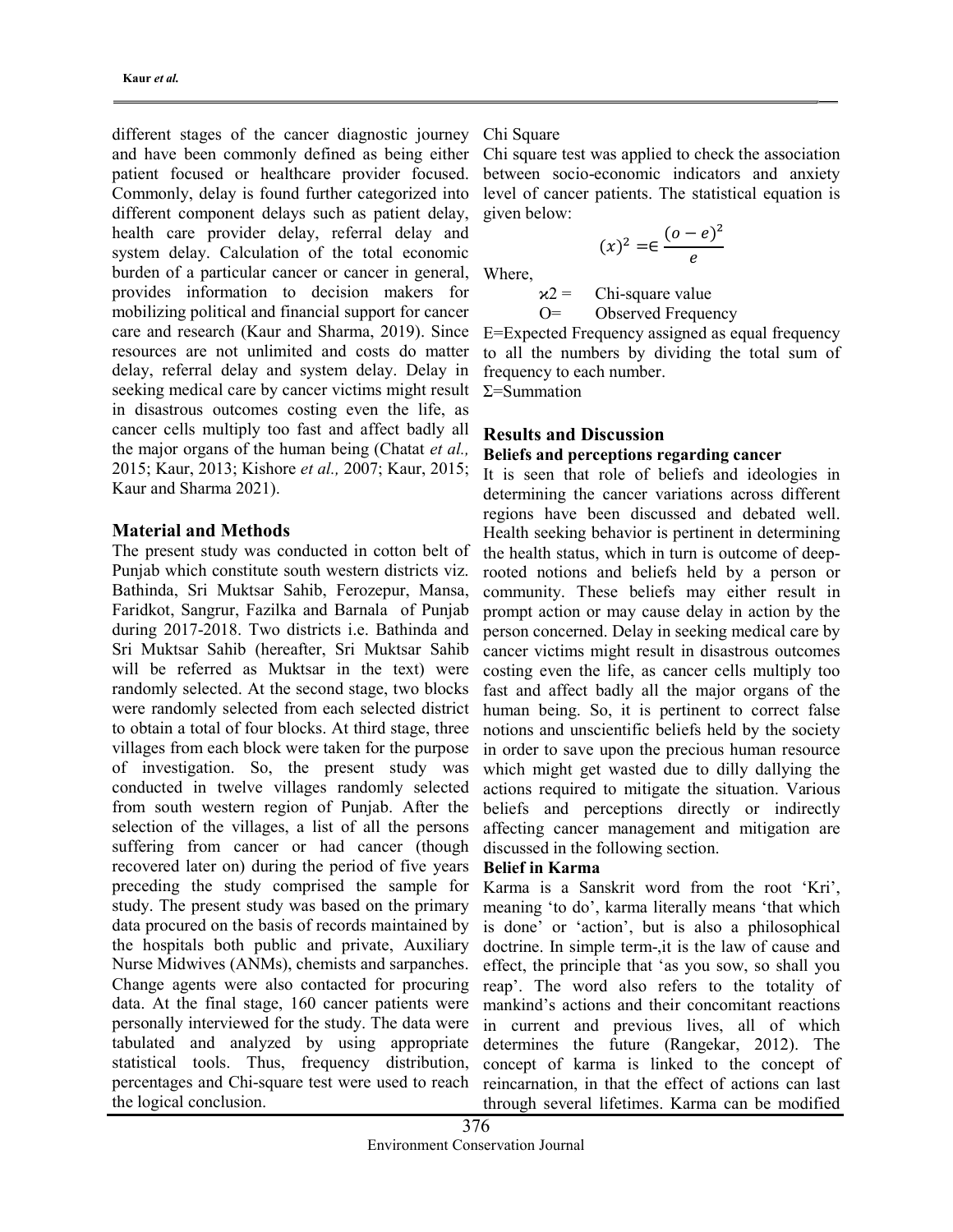or changed through right action, and a state beyond the effects of karma is achieved through union with the divine. The karma is understood as that which causes the entire cycle of cause and effect originating in ancient India and treated in Hindu, Jain, Sikh and Buddhist philosophies (Rangekar, 2012).The perusal of the table 1 depicts the distribution of respondents on the basis of their believe in karma. It has been revealed from the study that majority (87.5%) of the respondents believe that cancer patients attributed cancer has caused due to their karmas. The attribution of cancer to karma by the respondents and search for meaning behind the disease may be termed as "religious purification" which means confession of sins and asking for forgiveness. It is also confirmed that, the role of karma in attribution of meanings to the disease (Pargement, 1997). Only 12.50 percent of the respondents didn't accord any role to their karmas for their disease.

## Belief regarding contagiousness of cancer

Contagious means that cancer spreads from one person to another through direct or indirect contact. Cancer is not a contagious disease that could spreads from person to person. The only situation in which cancer can spread from one person to another is in the case of organ or tissue transplantation. A person who receives an organ or tissue from a donor who had cancer in the past may be at increased risk of developing a transplantrelated cancer in the future. Due to fear that cancer spreads from one person to another led some of the cancer patients to worry about the health of their family members who were constantly in contact with them. The study observed widespread of misgiving regarding contagiousness of the disease as shown in Table 2. Forty-six per cent of the respondents believed that cancer is contagious. Most of the respondents who believed that cancer is contagious were illiterate.

## Common nomenclature used for cancer

The fear of certain diseases especially cancer (which earlier was considered as non curable), that even taking name is considered dangerous. Off late cancer has become so widespread in the study area, that it has even altered stigmas and severe motions attached with it. The perusal of Table 3 highlighted the common nomenclature used for cancer by the respondents. Earlier people avoid using the word

cancer to portray the disease to the other individual in the society. But now as individuals are more aware about the disease and don't hesitate to take it. One third (34.3%) of the respondents and their family members used the term 'cancer' as they believed that taking the name of disease had nothing to do with its curability versus noncurability or to describe the dreaded disease from which they were suffering. The second most common word used by the respondents (30.0%) was duji bimari followed by gand (10.0%), chandri bimari (8.1%), opri bimari (8.1%), Bikaner wali bimari (8.1%) and ohi wali bimari (1.2%) in the study region of Punjab. The common word ohiwalibimari was used by only one male respondent of Bathinda district and one female respondent of the Muktsar district respectively.

## Beliefs regarding mitigating practices

The perusal of Table 4 highlights the religious believe regarding various mitigating practices of the cancer patients. In south western region of Punjab, majority (76.8%) of the respondents believed in sukhna. Sukhna comprised various forms of commitments made by a person one's his/her wish gets fulfilled. It included reciting Sukhmani Sahib Paths and other charity works. Three fourth (71.8%) of the respondents disclosed that devastation caused by cancer increased faith in God after the diagnosis of the disease. Twentythree per cent of the respondents took dip in holy water at holy places in order to seek god's blessings and wade off evil spirits/eye. It was revealed by the respondents that they did itto get rid of their past sins. Respondents (17.5%) were observed visiting Gurudwaras on special days like Amavasya, Gurupurav, Punnia etc. followed by reciting the path daily (13.1%), regular visit to gurudwara sahib (9.3%), practicing chaliya (4.3%). Chaliya is the practice of visiting holy places uninterrupted for 40 days at a stretch. Two respondents offer the degh at Dera Sacha Saudha with the conviction of mitigating the disease.

## Belief in being secretive about cancer

Due to the stigma attached with the disease, people were often hesitates to share about the prevalence and were secretive about their disease. The data in table 5 highlights that two third (62.5%) of the respondents did not hesitate to share about their disease. They shared about their disease with others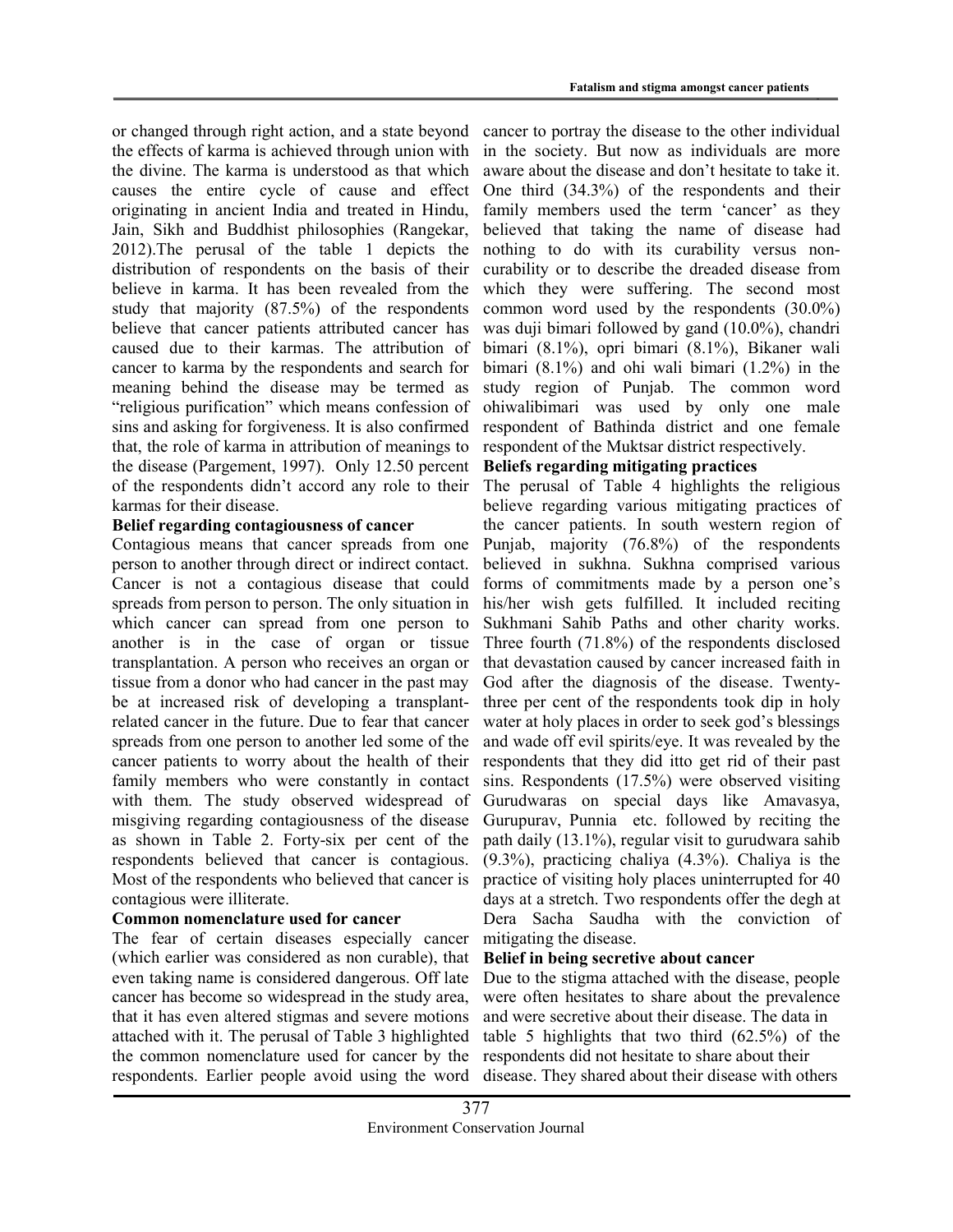|                | <b>Bathinda</b> |          |          |          | <b>Sri Muktsar Sahib</b> |          | <b>South Western Region</b> |           |              |
|----------------|-----------------|----------|----------|----------|--------------------------|----------|-----------------------------|-----------|--------------|
| Believe<br>in  | $(n=76)$        |          |          |          | $(n=84)$                 |          | $(n=160)$                   |           |              |
| Karma          | Male            | Female   | Total    | Male     | Female                   | Total    | Male                        | Female    | <b>Total</b> |
|                | $(n=22)$        | $(n=54)$ | $(n=76)$ | $(n=34)$ | $(n=50)$                 | $(n=84)$ | $(n=56)$                    | $(n=104)$ | $(n=160)$    |
| <b>Yes</b>     | 16              | 49       | 65       | 29       | 46                       | 75       | 45                          | 95        | 140          |
|                | (72.72)         | (90.74)  | (85.52)  | (85.29)  | (92.00)                  | (89.28)  | (80.35)                     | (91.34)   | (87.50)      |
| N <sub>0</sub> | 6               |          |          |          | 4                        |          |                             |           | 20           |
|                | (27.27)         | (9.25)   | (14.47)  | 17.24)   | (8.00)                   | 10.71    | 19.64)                      | (8.65)    | (12.50)      |

#### Table 1: Distribution of respondents on the basis of belief in association of cancer with karma

Note: Figures in the parentheses indicate percentage

#### Table 2: Distribution of respondents on the basis of belief regarding contagiousness of cancer

| <b>Particulars</b>              | <b>Bathinda</b><br>$(n=76)$ |                    |                   |                  | Sri Muktsar Sahib (n=84) |                   | <b>South Western Region</b><br>$(n=160)$ |                     |                           |
|---------------------------------|-----------------------------|--------------------|-------------------|------------------|--------------------------|-------------------|------------------------------------------|---------------------|---------------------------|
|                                 | Male<br>$(n=22)$            | Female<br>$(n=54)$ | Total<br>$(n=76)$ | Male<br>$(n=34)$ | Female<br>$(n=50)$       | Total<br>$(n=84)$ | Male<br>$(n=56)$                         | Female<br>$(n=104)$ | <b>Total</b><br>$(n=160)$ |
| Contagious                      | 10                          | 27                 | 37                | 10               | 23                       | 33                | 20                                       | 50                  | 70                        |
|                                 | (45.45)                     | (50.00)            | (48.68)           | (29.41)          | (46.00)                  | (39.28)           | (35.71)                                  | (48.07)             | (43.75)                   |
| <b>Non</b><br><b>Contagious</b> | 12<br>(54.55)               | 27<br>(50.00)      | 39<br>(51.31)     | 24<br>70.58)     | 27<br>(54.00)            | 51<br>(60.71)     | 36<br>(64.28)                            | 54<br>(51.92)       | 90<br>(56.25)             |

Note: Figures in the parentheses indicate percentage

Table 3: Distribution of respondents on the basis of common nomenclature used for cancer

| Common<br>nomenclature |          | <b>Bathinda</b><br>$(n1=76)$ |              |                | Sri Muktsar Sahib (n2=84) |              | <b>South Western Region</b><br>$(N=160)$ |           |              |
|------------------------|----------|------------------------------|--------------|----------------|---------------------------|--------------|------------------------------------------|-----------|--------------|
|                        | Male     | Female                       | <b>Total</b> | Male           | Female                    | <b>Total</b> | Male                                     | Female    | <b>Total</b> |
| used for cancer        | $(n=22)$ | $(n=54)$                     | $(n=76)$     | $(n=34)$       | $(n=50)$                  | $(n=84)$     | $(n=56)$                                 | $(n=104)$ | $(n=160)$    |
| Cancer                 | 9        | 16                           | 25           | 14             | 16                        | 30           | 23                                       | 32        | 55           |
|                        | (40.91)  | (29.63)                      | (32.89)      | (41.18)        | (32.00)                   | (35.71)      | (41.07)                                  | (30.76)   | (34.37)      |
| <b>Ohi</b><br>Wali     |          |                              |              |                |                           |              |                                          |           | 2            |
| <b>Bimari</b>          |          | (1.85)                       | (1.32)       | (2.94)         |                           | (1.19)       | (1.78)                                   | (0.96)    | (1.25)       |
| Duji Bimari            | 7        | 14                           | 21           | 10             | 17                        | 27           | 17                                       | 31        | 48           |
|                        | (31.82)  | (25.93)                      | (27.63)      | (29.41)        | (34.00)                   | (32.14)      | (30.35)                                  | (29.80)   | (30.00)      |
| Opri Bimari            |          |                              | 6            | 3              | 4                         |              | 4                                        | 9         | 13           |
|                        | (4.55)   | (9.26)                       | (7.89)       | (8.82)         | (8.00)                    | (8.33)       | (7.14)                                   | (8.65)    | (8.12)       |
| <b>Bikaner</b><br>Wali |          |                              |              | 2              | 6                         | 8            | 2                                        | 11        | 13           |
| <b>Bimari</b>          |          | (9.26)                       | (6.58)       | (5.88)         | (12.00)                   | (9.52)       | (3.57)                                   | (10.57)   | (8.12)       |
| Chandri Bimari         | 3        | 6                            | 9            | $\mathfrak{D}$ | $\mathfrak{D}$            | 4            |                                          | 8         | 13           |
|                        | (13.64)  | (11.11)                      | (11.84)      | (5.88)         | (4.00)                    | (4.76)       | (8.92)                                   | (7.69)    | (8.12)       |
| <b>Gand</b>            | 2        |                              | 9            | $\mathfrak{D}$ | 5.                        |              | 4                                        | 12        | 16           |
|                        | (9.09)   | (12.96)                      | (11.84)      | (5.88)         | (10.00)                   | (8.33)       | (7.14)                                   | (11.53)   | (10.00)      |

Note: Figures in the parentheses indicate percentage

in order to get more and more information regarding treatment, management and precautions etc. about the disease. But 37.5 percent of the respondents still hesitant to share about the disease and kept it secret from others due to social stigma as they thought it could also effects on matrimonial prospects of their sons and the daughters, if people know about it they will start discriminating the min one or the other way, people will start recognizing our home by the name of "oh wala ghar jihna de

ghar cancer aa" in the village. For instance, in village Jajjal in early 90's the matrimonial alliances were struck off due to cancer disease.

Overall, females from both the district hesitated more than males to share were secretive about the disease in the region.

## Belief regarding the impact of cancer

A fatalistic view regarding cancer is an important force that discourages a patient from leading productive life and propagates a sense of fear about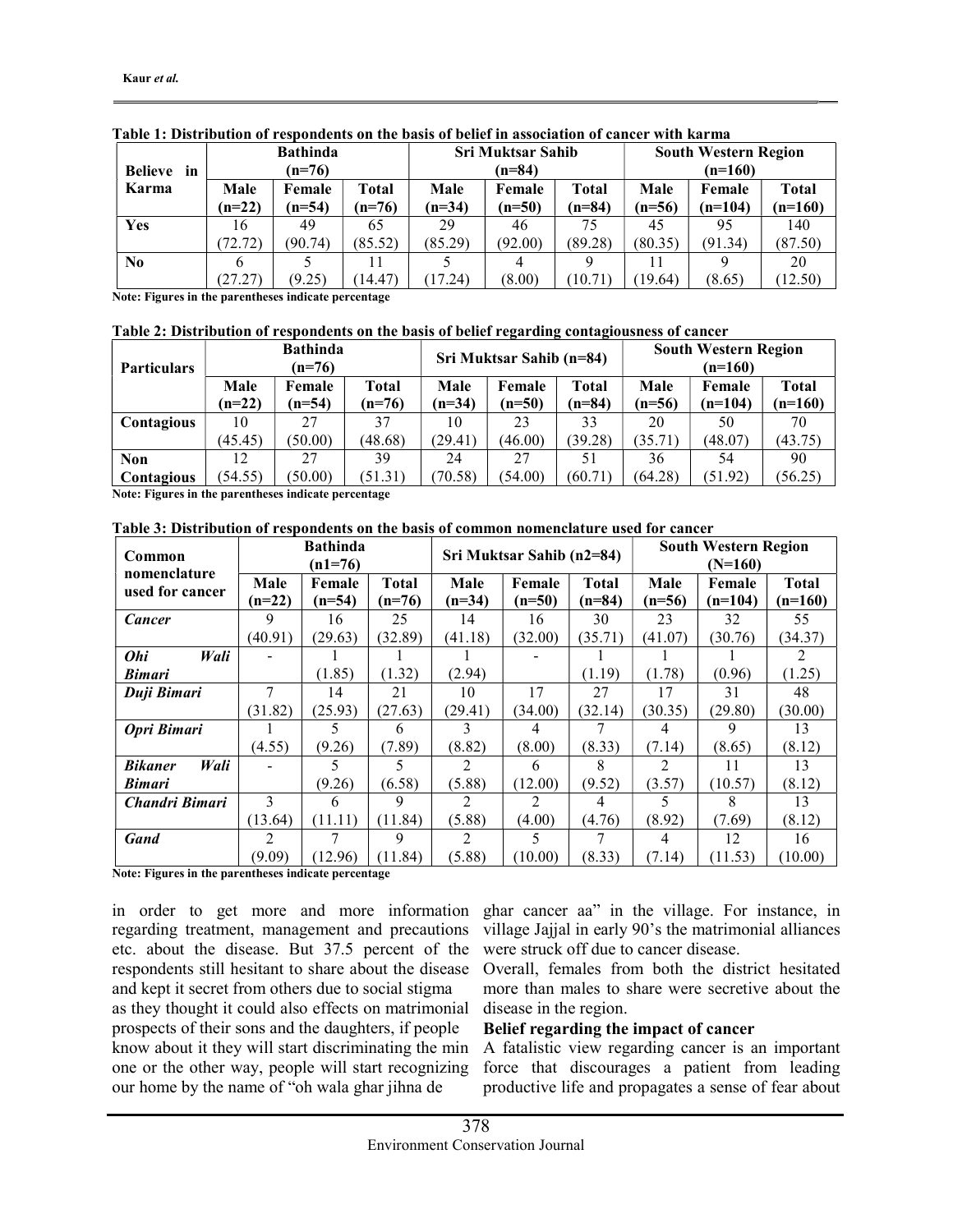| <b>Practices</b>             | <b>Bathinda</b> |          |                |          | Sri Muktsar Sahib (n2=84) |              | <b>South Western Region</b> |           |                |
|------------------------------|-----------------|----------|----------------|----------|---------------------------|--------------|-----------------------------|-----------|----------------|
|                              | $(n1=76)$       |          |                |          |                           |              | $(N=160)$                   |           |                |
|                              | Male            | Female   | Total          | Male     | Female                    | <b>Total</b> | Male                        | Female    | Total          |
|                              | $(n=22)$        | $(n=54)$ | $(n=76)$       | $(n=34)$ | $(n=50)$                  | $(n=84)$     | $(n=56)$                    | $(n=104)$ | $(n=160)$      |
| <b>Sukhna</b>                | 12              | 40       | 52             | 29       | 42                        | 71           | 41                          | 82        | 123            |
|                              | (54.54)         | (71.42)  | (68.42)        | (85.29)  | (84.00)                   | (84.52)      | (73.21)                     | (78.84)   | (76.87)        |
| Regular<br>visit             | 2               | 2        | 4              | 5.       | 6                         | 11           |                             | 8         | 15             |
| to gurudwara                 | (9.09)          | (3.70)   | (5.26)         | (14.70)  | (7.14)                    | (13.09)      | (12.5)                      | (7.69)    | (9.37)         |
| sahib                        |                 |          |                |          |                           |              |                             |           |                |
| Chaliya<br>(40)              |                 | 3        | $\overline{4}$ |          | $\overline{2}$            | 3            | 2                           | 5         | 7              |
| days)                        | (4.54)          | (5.55)   | (5.26)         | (2.94)   | (4.00)                    | (3.57)       | (3.57)                      | (4.80)    | (4.37)         |
| <b>Reciting Path</b>         | 6               | 2        | 8              | 13       |                           | 13           | 19                          | 2         | 21             |
| daily                        | (27.27)         | (3.70)   | (10.52)        | (38.23)  |                           | (15.47)      | (33.92)                     | (1.92)    | (13.12)        |
| Taking dip at                | 4               | 15       | 19             | 10       | $\mathbf Q$               | 19           | 14                          | 24        | 38             |
| holy places                  | (18.18)         | (27.77)  | (25.00)        | (29.41)  | (18.00)                   | (22.61)      | (25.00)                     | (23.07)   | (23.75)        |
| <b>Offering</b>              |                 |          | 2              |          |                           |              |                             |           | $\mathfrak{D}$ |
| Degh                         | (4.54)          | (1.85)   | (2.63)         |          |                           |              | (1.78)                      | (0.96)    | (1.25)         |
| <b>Visiting</b><br><b>on</b> | 6               | 5        | 11             | 7        | 10                        | 17           | 13                          | 15        | 28             |
| special<br>days              | (27.27)         | (9.25)   | (14.47)        | (20.58)  | (20.00)                   | (20.23)      | (23.21)                     | (14.42)   | (17.50)        |
| to                           |                 |          |                |          |                           |              |                             |           |                |
| $gurudwara*$                 |                 |          |                |          |                           |              |                             |           |                |

Table 4: Distribution of respondents on the basis of beliefs regarding mitigation practices (Multiple responses).

Note: Figures in the parentheses indicate percentage

\*on Amavasya, Gurupurav, Punnia

Table 5: Distribution of the respondents on the basis of belief being secretive about cancer.

| <b>Secretive</b> | $Bathinda(n=76)$ |                    |                 | <b>Sri Muktsar Sahib</b><br>$(n=84)$ |                    |                   | <b>South Western</b><br>$Region(n=160)$ |                     |                    |
|------------------|------------------|--------------------|-----------------|--------------------------------------|--------------------|-------------------|-----------------------------------------|---------------------|--------------------|
| about cancer     | Male<br>$(n=22)$ | Female<br>$(n=54)$ | Total<br>$n=76$ | Male<br>$(n=34)$                     | Female<br>$(n=50)$ | Total<br>$(n=84)$ | Male<br>$(n=56)$                        | Female<br>$(n=104)$ | Total<br>$(n=160)$ |
| <b>Yes</b>       |                  | 21                 | 27              | 11                                   | 22                 | 33                | 17                                      | 43                  | 60                 |
|                  | (27.27)          | (38.89)            | (35.52)         | (32.35)                              | (44.00)            | (39.29)           | (30.36)                                 | (41.35)             | (37.50)            |
| N <sub>0</sub>   | 16               | 33                 | 49              | 23                                   | 28                 | 51                | 39                                      | 61                  | 100                |
|                  | (72.73)          | (61.11)            | (64.47          | (67.64)                              | (56.00)            | (60.71)           | (69.64)                                 | (58.65)             | (62.50)            |

Note: Figures in the parentheses indicate percentage

| Table 6: Distribution of respondents on the basis of belief regarding impact of the cancer | (Multiple) |
|--------------------------------------------------------------------------------------------|------------|
| response).                                                                                 |            |

|                          |          | <b>Bathinda</b> |              |          | <b>Sri Muktsar Sahib</b> |          | <b>South Western Region</b> |           |              |
|--------------------------|----------|-----------------|--------------|----------|--------------------------|----------|-----------------------------|-----------|--------------|
| of<br>Impact             |          | $(n1=76)$       |              |          | $(n2=84)$                |          | $(N=160)$                   |           |              |
| cancer                   | Male     | Female          | <b>Total</b> | Male     | Female                   | Total    | Male                        | Female    | <b>Total</b> |
|                          | $(n=22)$ | $(n=54)$        | $(n=76)$     | $(n=34)$ | $(n=50)$                 | $(n=84)$ | $(n=56)$                    | $(n=104)$ | $(n=160)$    |
| Incapable                | 12       | 34              | 46           | 30       | 47                       | 77       | 42                          | 81        | 123          |
| leading<br><sub>of</sub> | (54.55)  | (62.96)         | (60.52)      | (88.24)  | (94.00)                  | (91.66)  | (75.00)                     | (77.88)   | (76.87)      |
| productive               |          |                 |              |          |                          |          |                             |           |              |
| life                     |          |                 |              |          |                          |          |                             |           |              |
| Eventuality              | 18       | 45              | 63           | 33       | 47                       | 80       | 51                          | 92        | 143          |
| of death                 | (81.82)  | (83.33)         | (82.89)      | (97.05)  | (94.00)                  | (95.23)  | (91.07)                     | (88.46)   | (89.37)      |
| Changed                  | 10       | 27              | 37           | 14       | 29                       | 43       | 24                          | 56        | 80           |
| social roles             | (45.45)  | (50.00)         | (48.68)      | (41.17)  | (58.00)                  | (51.19)  | (42.85)                     | (53.84)   | (50.00)      |

Note: Figures in the parentheses indicate percentage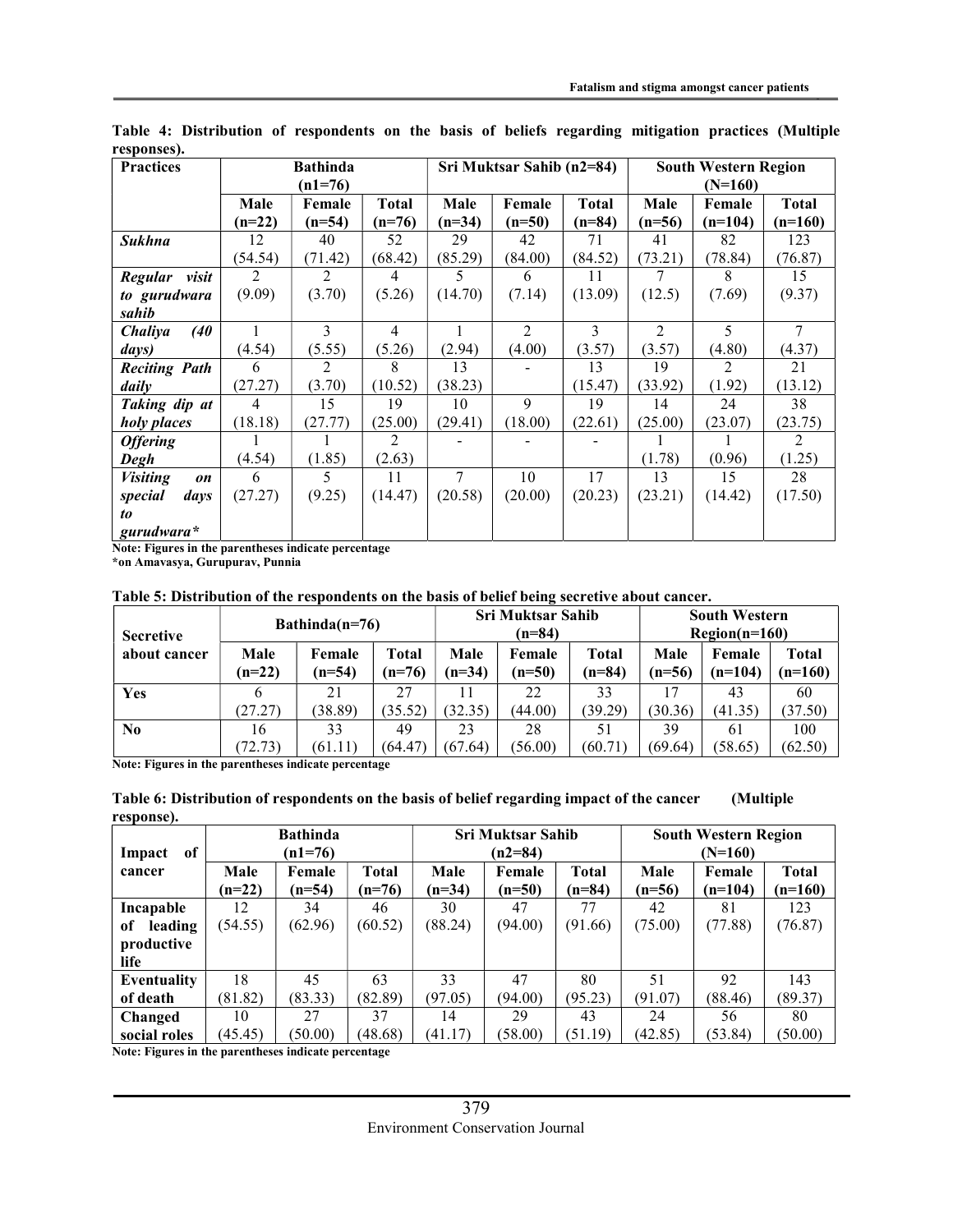| <b>Mitigating</b>      |                | <b>Bathinda</b><br>$(n1=76)$ |              |                | Sri Muktsar Sahib (n2=84) |              | <b>South Western Region</b><br>$(N=160)$ |           |              |  |
|------------------------|----------------|------------------------------|--------------|----------------|---------------------------|--------------|------------------------------------------|-----------|--------------|--|
| strategy               | Male           | Female                       | <b>Total</b> | Male           | Female                    | <b>Total</b> | Male                                     | Female    | <b>Total</b> |  |
|                        | $(n=22)$       | $(n=54)$                     | $(n=76)$     | $(n=34)$       | $(n=50)$                  | $(n=84)$     | $(n=56)$                                 | $(n=104)$ | $(n=160)$    |  |
| <b>Support</b>         | 10             | 10                           | 20           | 8              | 15                        | 23           | 18                                       | 25        | 43           |  |
| from family            | (45.45)        | (18.51)                      | (26.31)      | (23.52)        | (30.00)                   | (27.38)      | (32.14)                                  | (24.03)   | (26.87)      |  |
| <b>Support</b>         | 3              | 12                           | 15           | 9              | 11                        | 20           | 12                                       | 23        | 35           |  |
| from                   | (13.63)        | (22.22)                      | (19.73)      | (26.47)        | (22.00)                   | (23.80)      | (21.42)                                  | (22.11)   | (21.87)      |  |
| spouse                 |                |                              |              |                |                           |              |                                          |           |              |  |
| <b>Motivated</b>       | $\mathfrak{D}$ | 5                            | 7            | $\mathfrak{D}$ | 6                         | 8            | 4                                        | 11        | 15           |  |
| off<br>due to          | (9.09)         | (9.25)                       | (9.21)       | (5.88)         | (12.00)                   | (9.52)       | (7.14)                                   | (10.57)   | (9.37)       |  |
| springs                |                |                              |              |                |                           |              |                                          |           |              |  |
| Faith<br><sub>on</sub> | 4              | 18                           | 22           |                | 9                         | 16           | 11                                       | 27        | 38           |  |
| god                    | (18.18)        | (33.33)                      | (28.94)      | (20.59)        | (18.00)                   | (19.05)      | (19.64)                                  | (25.96)   | (23.75)      |  |
| N <sub>0</sub>         | 3              | 9                            | 12           | 8              | 9                         | 17           | 11                                       | 18        | 29           |  |
| <b>Mitigation</b>      | (13.63)        | (16.67)                      | (15.79)      | (23.52)        | (18.00)                   | (20.24)      | (19.64)                                  | (17.31)   | (18.13)      |  |

Table 7: Distribution of respondents on the basis of most effective mitigating strategy they adopted.

Note: Figures in the parentheses indicate percentage

#### Table 8: Social interaction after diagnosis of the disease.

|               | <b>Bathinda</b> |          |          |          | <b>Sri Muktsar Sahib</b> |              | <b>South Western Region</b> |           |              |  |
|---------------|-----------------|----------|----------|----------|--------------------------|--------------|-----------------------------|-----------|--------------|--|
| <b>Social</b> | $(n1=76)$       |          |          |          | $(n2=84)$                |              | $(N=160)$                   |           |              |  |
| Interaction   | Male            | Female   | Total    | Male     | Female                   | <b>Total</b> | Male                        | Female    | <b>Total</b> |  |
|               | $(n=22)$        | $(n=54)$ | $(n=76)$ | $(n=34)$ | $(n=50)$                 | $(n=84)$     | $(n=56)$                    | $(n=104)$ | $(n=160)$    |  |
| <b>Always</b> |                 | 26       | 41       | 20       | 15                       | 35           | 35                          | 41        | 76           |  |
|               | (68.18)         | (48.15)  | (53.95)  | (58.82)  | (30.00)                  | (41.67)      | (62.50)                     | (39.42)   | (47.50)      |  |
| <b>Less</b>   |                 | 19       | 21       |          | 23                       | 31           | 10                          | 42        | 52           |  |
|               | (9.09)          | (35.19)  | (27.63)  | (23.53)  | (46.00)                  | (36.90)      | (10.85)                     | (40.38)   | (32.50)      |  |
| Least         |                 |          |          | 6        | 12                       | 18           | 9                           | 20        | 29           |  |
|               | (13.63)         | (14.81)  | 14.47    | (17.65)  | (24.00)                  | (21.43)      | (16.07)                     | (19.23)   | (18.12)      |  |
| <b>Nil</b>    | 2               |          |          |          |                          |              | 2                           |           |              |  |
|               | (9.09)          | (1.85)   | (3.95)   |          |                          |              | (3.57)                      | (0.96)    | (1.87)       |  |

Note: Figures in the parentheses indicate percentage

### Table 9: Mitigation through contacting others

| Contacted          | <b>Bathinda</b><br>$(n1=76)$ |          |              | Sri Muktsar Sahib (n2=84) |          |              | <b>South Western Region</b><br>$(N=160)$ |           |              |  |
|--------------------|------------------------------|----------|--------------|---------------------------|----------|--------------|------------------------------------------|-----------|--------------|--|
| others             | Male                         | Female   | <b>Total</b> | Male                      | Female   | <b>Total</b> | Male                                     | Female    | <b>Total</b> |  |
|                    | $(n=22)$                     | $(n=54)$ | $(n=76)$     | $(n=34)$                  | $(n=50)$ | $(n=84)$     | $(n=56)$                                 | $(n=104)$ | $(n=160)$    |  |
| Yes                | 14                           | 28       | 42           | 26                        | 36       | 62           | 40                                       | 64        | 104          |  |
|                    | (63.63)                      | (51.85)  | (55.26)      | (76.47)                   | (72.00)  | (73.80)      | (71.42)                                  | (61.53)   | (65.00)      |  |
| N <sub>0</sub>     | 8                            | 26       | 34           | 8                         | 14       | 22           | 16                                       | 40        | 56           |  |
|                    | (36.36)                      | (48.14)  | (44.73)      | (23.52)                   | (28.00)  | (26.19)      | (28.57)                                  | (38.46)   | (35.00)      |  |
| <b>Information</b> | Male                         | Female   | Total        | Male                      | Female   | Total        | Male                                     | Female    | Total        |  |
| gathered *         | $(n=14)$                     | $(n=28)$ | $(n=42)$     | $(n=26)$                  | $(n=36)$ | $(n=62)$     |                                          | $(n=64)$  | $(n=104)$    |  |
|                    |                              |          |              |                           |          |              | $(n=40)$                                 |           |              |  |
| Prognosis of       | 13                           | 19       | 32           | 23                        | 29       | 52           | 36                                       | 48        | 84           |  |
| cancer             | (92.85)                      | (67.25)  | (76.19)      | (88.46)                   | (80.55)  | (83.87)      | (90.00)                                  | (75.00)   | (80.76)      |  |
| <b>Alternative</b> | 8                            | 23       | 31           | 16                        | 29       | 45           | 24                                       | 52        | 76           |  |
| treatments         | (57.14)                      | (82.14)  | (73.80)      | (61.53)                   | (80.55)  | (72.58)      | (60.00)                                  | (81.25)   | (73.07)      |  |
| available          |                              |          |              |                           |          |              |                                          |           |              |  |

Note: Figures in the parentheses indicate percentage

\* Multiple Response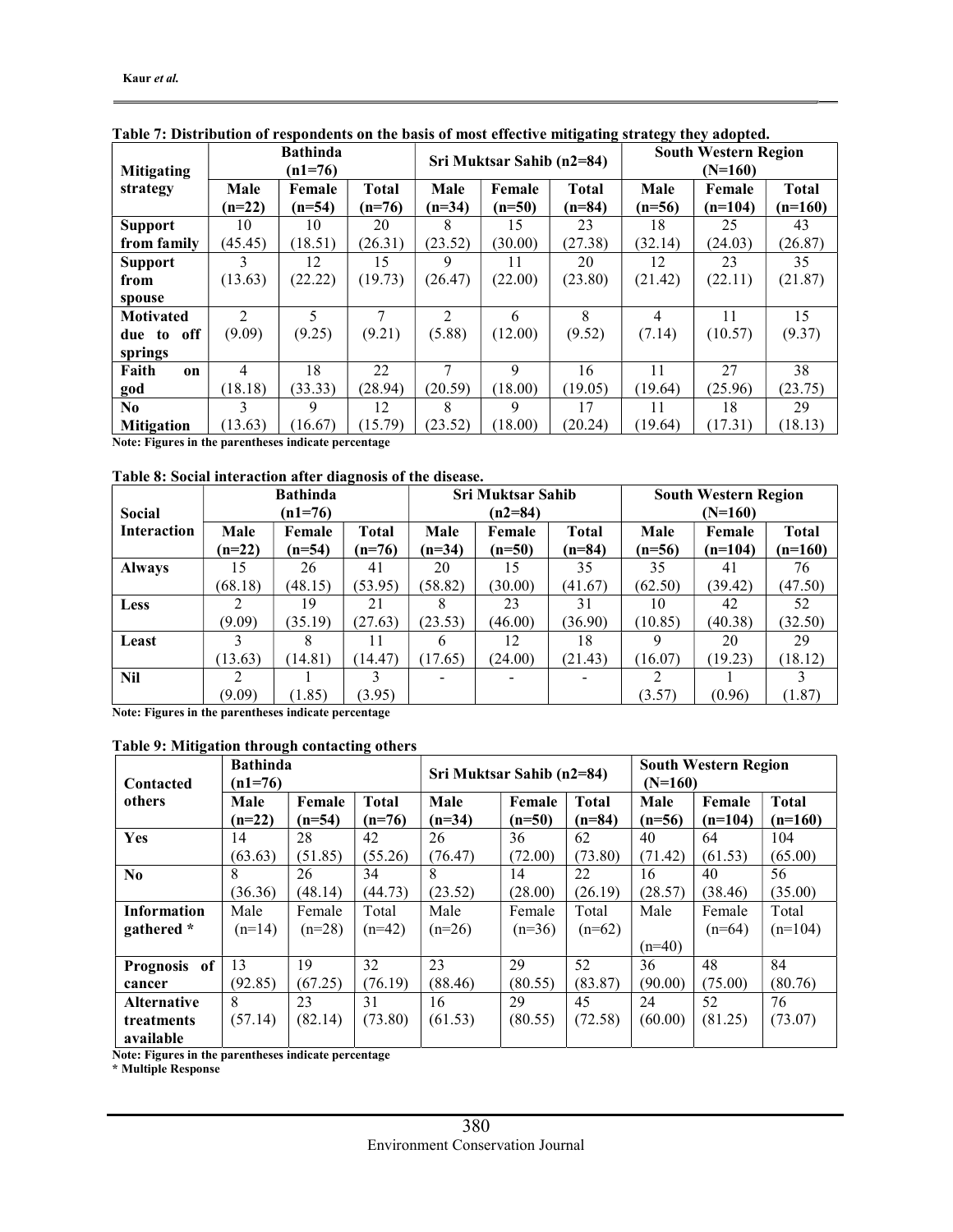| <b>Parameters</b>          | Chi Square | <b>P-Value</b> |
|----------------------------|------------|----------------|
| <b>Stage of cancer</b>     | 8.23       | 0.05           |
| Delay in seeking treatment | 36.64      | 0.01           |
| Gender                     | 8.32       | 0.05           |
| Caste                      | 14.74      | 0.05           |
| Religion                   | 5.171      | 0.05           |
| Education                  | 24.02      | 0.01           |

Table 10: Distribution of respondents on the basis of association between beliefs and socio-economic aspects of cancer patients

cancer. This sense of fear coupled with inadequate knowledge of disease, symptoms and the financial support by the Government, an initiative by them as seem to lead to adoption of a negative attitude towards health care in general (Kishore et al., 2008). Disturbances in menstrual cycle, reduced fertility/ infertility, prolonged time-to-pregnancy, spontaneous abortion, stillbirths and developmental defects have been associated with the frequent exposure to pesticides (Kaur, 2013).

Table 6 reveals that three fourth (76.8%) of the respondents from south western region believe that they were incapable of leading a productive life. Specially, the female respondents (77.8%) feel more than male respondents (75.0%) of the region. In Bathinda, 60.5 per cent of the respondents believe that they were incapable of leading a productive life and 39.4 per cent were capable of leading a productive life. In the study region, it was reported that they had not indulged in sexual as relation with their partner since the treatment was under process which was not a physiological imbalance among majority of the respondents. Many people in the society believe that cancer is incurable and is a fatal disease but the fact is that cancer is the most curable of all chronic diseases Kaur and Sharma 2021). The likelihood of the infection getting to be deadly relied upon the sort and type of disease as well as how best in class it seems to be. If detected at early stage and ensued by medical treatment cancer can be cured. In the present study, beliefs such as fatalism and incurability were found to be associated with cancer. Cancer fatalism is the belief that death is inevitable when cancer is present. Fatalism is traditionally conceived as the perception that events and/or health issues are out of an individual's control. The fatalistic individual expects that the result of the sickness will be negative. Malignancy

capitulation to the inevitable is a multidimensional build, which is guided by various factors, for example, mindfulness, recognitions and convictions about the malady (Mayo et al., 2001). The perusal of table 6 indicated that cancer patient believe that they will eventually die. Majority of the respondents (89.3%) in the region believe that they will die because of this disease soon. The eventuality was that deaths were more reported in case of males than females. In the comparison of both the district Bathinda and Muktsar, majority (83.3% and 94.0%) of the female respondents believe that cancer patient eventually died because majority of the females in this region were illiterate and believe what others feel about the disease easily. Male respondents (81.8% and 97.0%) of both the district Bathinda and Muktsar believe that cancer patient eventually died. After the diagnosis of cancer and during treatment, patient's life started moving in very different way, so their social life also gets affected due to menace of cancer. Half of the respondents (50.0%) had affected effect on their social roles due to the disease.

## Mitigating strategies

The perusal of the table 7 reveals that one fourth of the respondents (26.8%) adopted the strategy of support from family followed by having faith in God (23.7%), got support from spouse (21.8%). Ten per cent of the respondents got motivated due to off springs for the treatment of this disease and rest 18.1 percent had not adopted any mitigation strategy for this disease.

### Social interaction after diagnosis of the disease

The distribution of the respondents on the basis of interaction after the diagnosis of the disease is presented in the table 8. The data indicated that in the region, 47.5 per cent of the respondents always used to interact with their family members, friends, relatives, neighbors after they were diagnosed with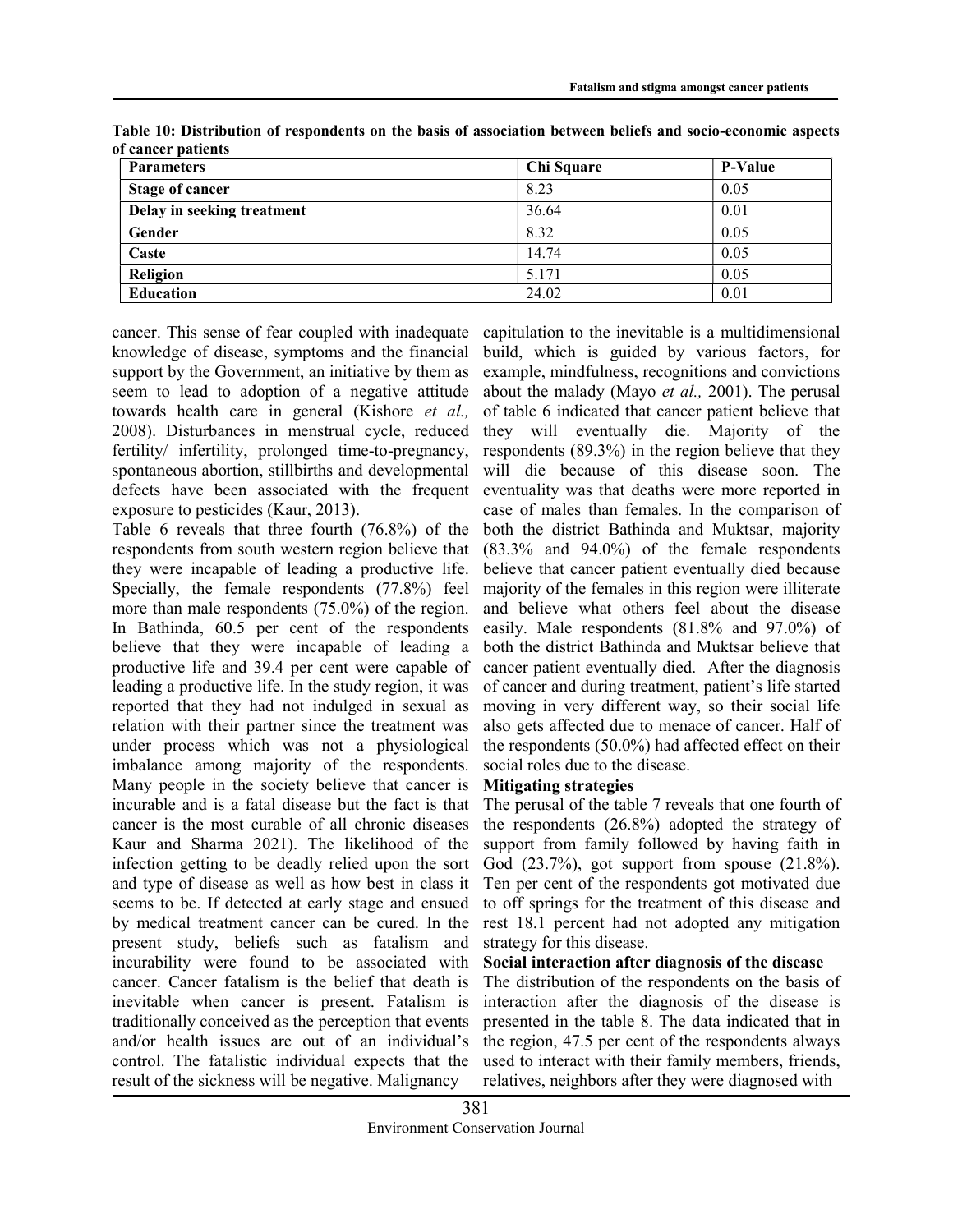| Environmental        | Bathinda $(n1=76)$             |                |                |            |                                |                 |            | Sri Muktsar Sahib(n2=84) |                 |            |              |                |                  |         | South Western Region (N=160) |            |         |                |  |  |
|----------------------|--------------------------------|----------------|----------------|------------|--------------------------------|-----------------|------------|--------------------------|-----------------|------------|--------------|----------------|------------------|---------|------------------------------|------------|---------|----------------|--|--|
| <b>Factors</b>       | $Male(n=22)$<br>$Female(n=54)$ |                |                |            | $Male(n=34)$<br>$Female(n=50)$ |                 |            |                          |                 |            | $Male(n=56)$ |                | Female $(n=104)$ |         |                              |            |         |                |  |  |
|                      | Yes                            | N <sub>0</sub> | $\mathbf{Cnt}$ | <b>Yes</b> | No                             | $\mathbf{C}$ nt | <b>Yes</b> | $\mathbf{N}\mathbf{0}$   | $_{\text{Cnt}}$ | <b>Yes</b> | No.          | $\mathbf{Cnt}$ | <b>Yes</b>       | No.     | $\mathbf{Cnt}$               | <b>Yes</b> | No.     | $\mathbf{Cnt}$ |  |  |
|                      |                                |                | sav            |            |                                | sav             |            |                          | sav             |            |              | sav            |                  |         | sav                          |            |         | say            |  |  |
| Heavy metal in       | 21                             |                |                | 54         |                                |                 | 34         |                          |                 |            |              |                | 55               |         |                              | 59         |         |                |  |  |
| groundwater          | (95.45)                        | (4.55)         |                | (100.0)    |                                |                 | (100.00)   |                          |                 | (10.00)    |              |                | (98.21)          | (1.79)  |                              | (56.73)    |         |                |  |  |
| Due<br>to            |                                | 13             |                |            | 30                             | 19              | 12         | 14                       |                 | 25         | 12           | 13             | 17               | 27      |                              | 30         | 42      | 32             |  |  |
| industrial           | (22.73)                        | (59.09)        | (18.18)        | (9.26)     | (55.56)                        | (35.19)         | (35.29)    | (41.18)                  | (20.59)         | (50.00)    | (24.00)      | (26.00)        | (30.36)          | (48.21) | (19.64)                      | (28.85)    | (40.38) | (30.77)        |  |  |
| waste                |                                |                |                |            |                                |                 |            |                          |                 |            |              |                |                  |         |                              |            |         |                |  |  |
| Ash<br>from          | 15                             |                |                | 35         |                                |                 | 17         |                          |                 | 17         | 33           |                | 32               | 21      |                              | 52         | 35      |                |  |  |
| thermal power        | (68.18)                        | (18.18)        | (13.64)        | (64.81)    | (3.70)                         | (12.96)         | (50.00)    | (50.00)                  |                 | (34.00)    | (66.00)      |                | (57.14)          | (37.50) | (5.36)                       | (50.00)    | (33.65) | (6.73)         |  |  |
| plant                |                                |                |                |            |                                |                 |            |                          |                 |            |              |                |                  |         |                              |            |         |                |  |  |
| <b>Gases</b><br>from | 15                             |                |                | 25         | 27                             |                 | 22         | 12                       |                 | 25         | 25           |                | 37               |         |                              | 50         | 52      |                |  |  |
| refinery             | (68.18)                        | (22.73)        | (9.09)         | (46.30)    | (50.00)                        | (3.70)          | (64.71)    | (35.29)                  |                 | (50.00)    | (50.00)      |                | (66.07)          | (30.36) | (3.57)                       | (48.08)    | (50.00) | (1.92)         |  |  |
| Use of banned        | $\Omega$                       |                |                | 12         | 28                             | 13              | 17         | 15                       | $\sim$          | 8          | 27           | 15             | 26               | 26      |                              | 20         | 55      | 28             |  |  |
| chemicals            | (40.91)                        | (50.00)        | (9.09)         | (22.22)    | (51.85)                        | (24.07)         | (50.00)    | (44.12)                  | (5.88)          | (16.00)    | (54.00)      | (30.00)        | (46.43)          | (46.43) | (7.14)                       | (19.23)    | (52.88) | (26.92)        |  |  |
| Higher dose of       |                                |                |                | 18         | 13                             | 22              | 25         |                          |                 | 17         | 14           | 19             | 32               | 12      | 10                           | 35         | 27      | 41             |  |  |
| chemicals            | (31.82)                        | (31.82)        | (31.82)        | (33.33)    | (24.07)                        | (40.74)         | (73.53)    | (14.71)                  | (8.82)          | (34.00)    | (28.00)      | (38.00)        | (57.14)          | (21.43) | (17.86)                      | (33.65)    | (25.96) | (39.42)        |  |  |
| <b>Stubble</b>       | 18                             |                |                | 47         |                                |                 | 27         | $\overline{ }$           |                 | 37         |              |                | 45               |         |                              | 84         | 14      | h              |  |  |
| burning              | (81.82)                        | (9.09)         | (9.09)         | (87.04)    | (5.56)                         | (7.41)          | (79.41)    | (20.59)                  |                 | (74.00     | (22.00)      | (4.00)         | (80.36)          | (16.07) | (3.57)                       | (80.77)    | (13.46) | (5.77)         |  |  |

Table 11: Distribution of respondents on the basis oftheir perception on the role of environment factors in causing cancer (Multiple responses).

Note: Figures in the parentheses indicate percentage

|                   |                                |                | Sri Muktsar Sahib (n2=84) |              |         |                |                |                |         | South Western Region (N=160) |                |         |                 |                |                |         |                |         |
|-------------------|--------------------------------|----------------|---------------------------|--------------|---------|----------------|----------------|----------------|---------|------------------------------|----------------|---------|-----------------|----------------|----------------|---------|----------------|---------|
| Lifestyle         | $Female(n=54)$<br>$Male(n=22)$ |                |                           | $Male(n=34)$ |         |                | $Female(n=50)$ |                |         | $Male(n=56)$                 |                |         | $Female(n=104)$ |                |                |         |                |         |
|                   | Y es                           | N <sub>0</sub> | $\mathbf{C}$ nt           | Yes          | No.     | $\mathbf{Cnt}$ | Yes            | N <sub>0</sub> | Cnt     | Yes                          | N <sub>0</sub> | Cnt     | Yes             | N <sub>0</sub> | $\mathbf{Cnt}$ | Yes     | N <sub>0</sub> | Cnt     |
|                   |                                |                | sav                       |              |         | sav            |                |                | sav     |                              |                | sav     |                 |                | sav            |         |                | say     |
| <b>Imbalanced</b> |                                |                |                           |              |         | 36             |                | 10             |         | د ک                          |                |         | 19              |                | 24             | 30      | 20             | 54      |
| <b>Diet</b>       | (9.09)                         | (13.64)        | (77.27)                   | 12.96)       | (20.37) | (66.67)        | (50.00)        | (29.41)        | (20.59) | (46.00)                      | (18.00)        | (36.00) | (33.93)         | (23.21)        | (42.86)        | (28.85) | (19.23)        | (51.92) |
| Fast<br>food      |                                |                |                           |              |         |                |                |                |         |                              |                |         |                 | 49             |                |         | 98             |         |
| culture           | (4.55)                         |                | (18.18)                   | (3.70)       | (94.44) | 1.85           | ((5.88)        | (94.12)        |         | (6.00)                       | (94.00)        | (2.00)  | (5.36)          | (87.50)        | 7.14           | (4.81)  | (94.23)        | (1.92)  |
| <b>Substance</b>  |                                |                | $\overline{\phantom{a}}$  |              | 49      |                | 18             |                |         |                              | 48             |         | 29              | 26             |                | 97      |                |         |
| abuse             | (50.00)                        | (50.00)        |                           | (9.25)       | (90.74) |                | (52.94)        | (44.12)        |         | (4.00)                       | (96.00)        |         | (51.79)         | (46.43)        |                | (93.26) | (6.73)         |         |
| Sedentary         |                                |                | 10                        | 16           |         | 30             |                |                |         | 25                           |                | 18      |                 |                | 16             | 41      | 15             | 48      |
| lifestyle         | (18.18)                        | (36.36)        | (45.45)                   | (29.63)      | (14.81  | (55.56)        | (50.00)        | (0.65)         | /0.65   | (50.00)                      | (14.00)        | (36.00) | (37.50)         | (25.00)        | (28.57)        | (39.42) | (14.42)        | (46.15) |

Note: Figures in the parentheses indicate percentage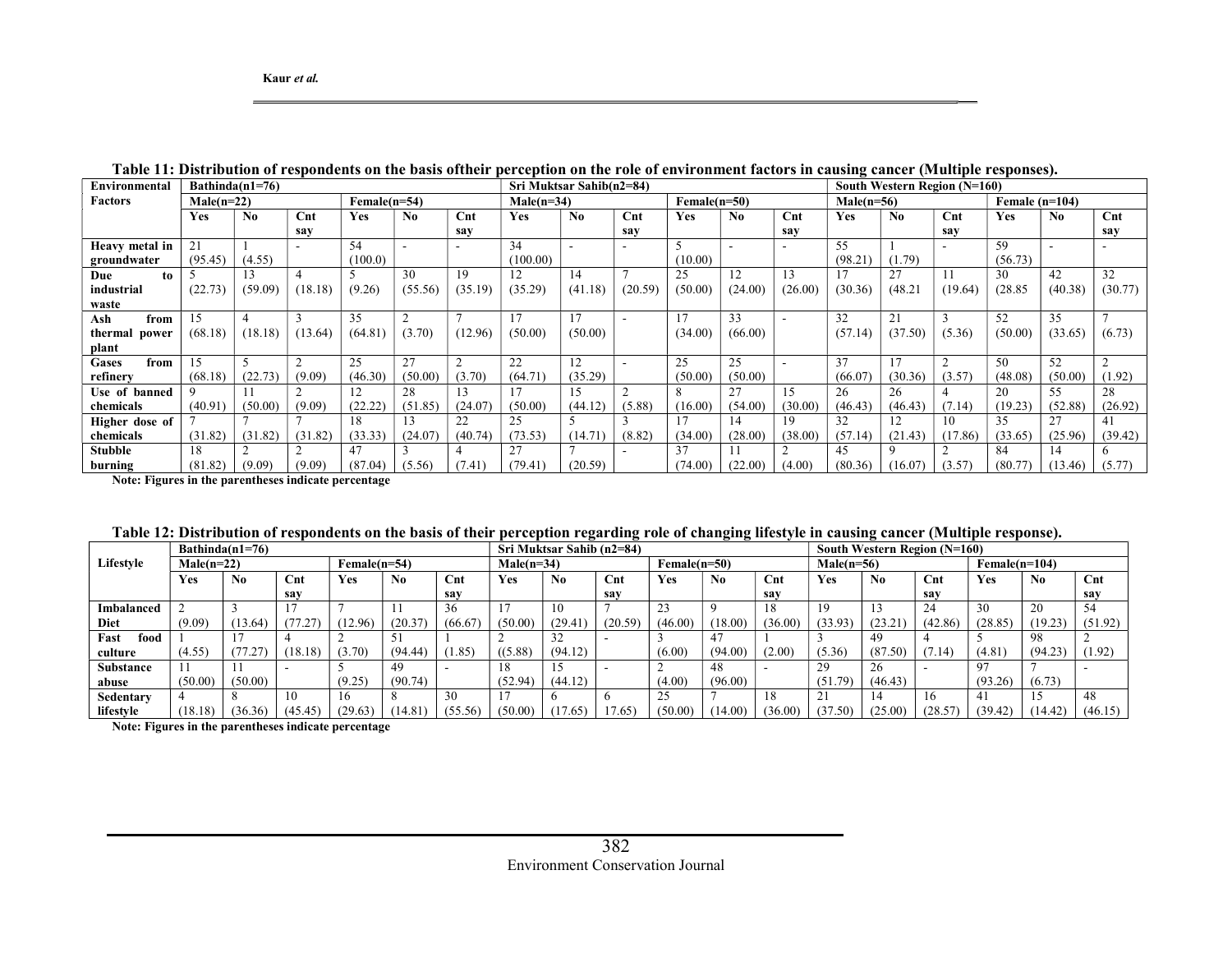|                              | Bathinda $(n1=76)$ |                |                       |              |             |            |              | Sri Muktsar Sahib (n2=84) |                       |                |          |                       |              | South Western Region (N=160) |               |                 |                        |                        |  |  |  |
|------------------------------|--------------------|----------------|-----------------------|--------------|-------------|------------|--------------|---------------------------|-----------------------|----------------|----------|-----------------------|--------------|------------------------------|---------------|-----------------|------------------------|------------------------|--|--|--|
| Daily practices              | $Male(n=22)$       |                |                       | Female(n=54) |             |            | $Male(n=34)$ |                           |                       | $Female(n=50)$ |          |                       | $Male(n=56)$ |                              |               | $Female(n=104)$ |                        |                        |  |  |  |
|                              | Yes                | N <sub>0</sub> | $\mathbf{Cnt}$<br>sav | Yes          | No          | Cnt<br>sav | Yes          | No                        | $\mathbf{Cnt}$<br>sav | Yes            | No       | $\mathbf{Cnt}$<br>sav | Yes          | N <sub>0</sub>               | Cnt<br>sav    | Yes             | $\mathbf{N}\mathbf{0}$ | $\mathbf{C}$ nt<br>sav |  |  |  |
| of<br>cold<br>Reuse          | 19                 |                |                       | 52           |             |            | 27           |                           |                       | 42             | 8        |                       | 46           | 10                           |               | 94              | 10                     |                        |  |  |  |
| drinks/juice/Bisleri         | (86.36)            | (13.64)        |                       | (96.30)      | (3.70)      | (1.85)     | (79.41)      | (20.59)                   |                       | (84.00)        | (16.00)  |                       | (82.14)      | (17.86)                      |               | (90.38)         | (9.62)                 | (0.96)                 |  |  |  |
| bottles                      |                    |                |                       |              |             |            |              |                           |                       |                |          |                       |              |                              |               |                 |                        |                        |  |  |  |
| Reuse of paint buckets or    | 16                 | h              |                       | 45           | $\mathbf Q$ |            | 22           | 12                        |                       | 34             | 16       | $\sim$                | 38           | 18                           |               | 79              | 25                     |                        |  |  |  |
| pesticides<br>/insecticides  | (72.73)            | (27.27)        |                       | (83.33)      | (16.67)     |            | (64.71)      | (35.29)                   |                       | (68.00)        | (32.00)  |                       | (67.86)      | (32.14)                      |               | (75.96)         | (24.04)                |                        |  |  |  |
| for storing food<br>bottles  |                    |                |                       |              |             |            |              |                           |                       |                |          |                       |              |                              |               |                 |                        |                        |  |  |  |
| items                        |                    |                |                       |              |             |            |              |                           |                       |                |          |                       |              |                              |               |                 |                        |                        |  |  |  |
| Use of<br>untreated canal    |                    | 15             |                       | 13           | 40          |            |              | 34                        |                       |                | 50       |                       | 6            | 49                           |               | 13              | 90                     |                        |  |  |  |
| water                        | (27.27)            | (68.18)        | (4.55)                | (24.07)      | (74.07)     | (1.85)     |              | (100.00)                  |                       |                | (100.00) |                       | (10.71)      | (87.50)                      | (1.79)        | (12.50)         | (86.54)                | (0.96)                 |  |  |  |
| Brackish ground water        |                    | 19             |                       |              | 48          |            |              | 34                        |                       |                | 50       |                       |              | 53                           |               |                 | 98                     |                        |  |  |  |
|                              | (13.64)            | (86.36)        |                       | (9.26)       | (88.89)     | (1.85)     |              | (100.00)                  |                       |                | (100.00) |                       | (5.36)       | (94.64)                      |               | (4.81)          | (94.23)                | (0.96)                 |  |  |  |
| disposables<br>of<br>Reuse   |                    | 15             |                       | 26           | 27          |            | 20           | 14                        |                       | 21             | 29       |                       | 27           | 29                           |               | 47              | 56                     |                        |  |  |  |
| plastic containers           | (31.82)            | (68.18)        |                       | (48.15)      | (50.00)     | (1.85)     | (58.82)      | (41.18)                   |                       | (42.00)        | (58.00)  |                       | (48.21)      | (51.79)                      |               | (45.19)         | (53.85)                | (0.96)                 |  |  |  |
| of<br>to<br>Use<br>newspaper | 16                 | 6              |                       | 32           | 22          |            | 18           | 16                        |                       | 28             | 20       |                       | 34           | 22                           | $\sim$ $\sim$ | 60              | 42                     |                        |  |  |  |
| wrap chapattis               | (72.73)            | (27.27)        |                       | (59.26)      | (40.74)     |            | (52.94)      | (47.06)                   |                       | (56.00)        | (40.00)  |                       | (60.71)      | (39.29)                      |               | (57.69)         | (40.38)                |                        |  |  |  |
| Use of tandoori food         | 8                  | 13             |                       | 28           | 26          | $\sim$     |              | 33                        | $\sim$                | 4              | 46       | $\sim$                | 9            | 46                           |               | 32              | 72                     |                        |  |  |  |
|                              | (36.36)            | (59.09)        | (4.55)                | (51.85)      | (48.15)     |            | (2.94)       | (97.06)                   |                       | (8.00)         | (92.00)  |                       | (16.07)      | (82.14)                      | (1.79)        | (30.77)         | (69.23)                |                        |  |  |  |

Table 13: Distribution of respondents on the basis of their perception regarding role of changing in daily practices in causing cancer (Multiple response).

Note: Figures in the parentheses indicate percentage

## Table 14: Perception regarding curability of cancer.

|                    | Bathinda $(n1=76)$ |          |          |          | Sri Muktsar Sahib (n2=84) |          | South Western Region (N=160) |           |           |  |  |
|--------------------|--------------------|----------|----------|----------|---------------------------|----------|------------------------------|-----------|-----------|--|--|
| <b>Perceptions</b> | Male               | Female   | Total    | Male     | Female                    | Total    | Male                         | Female    | Total     |  |  |
|                    | $(n=22)$           | $(n=54)$ | $(n=76)$ | $(n=34)$ | $(n=50)$                  | $(n=84)$ | $(n=56)$                     | $(n=104)$ | $(n=160)$ |  |  |
| Curable            |                    | 23       | 31       |          | 14                        | 19       |                              | 37        | 50        |  |  |
|                    | (36.36)            | (42.59)  | (40.78)  | (14.70)  | (28.00)                   | (22.61)  | (23.21)                      | (35.57)   | (31.25)   |  |  |
| <b>Non</b>         | 14                 | 31       | 45       | 29       | 36                        | 65       | 43                           | -67       | 110       |  |  |
| Curable            | (63.64)            | (57.41)  | (59.21)  | (85.29)  | (72.00)                   | (77.38)  | (76.78)                      | (64.42)   | (68.75)   |  |  |

Note: Figures in the parentheses indicate percentage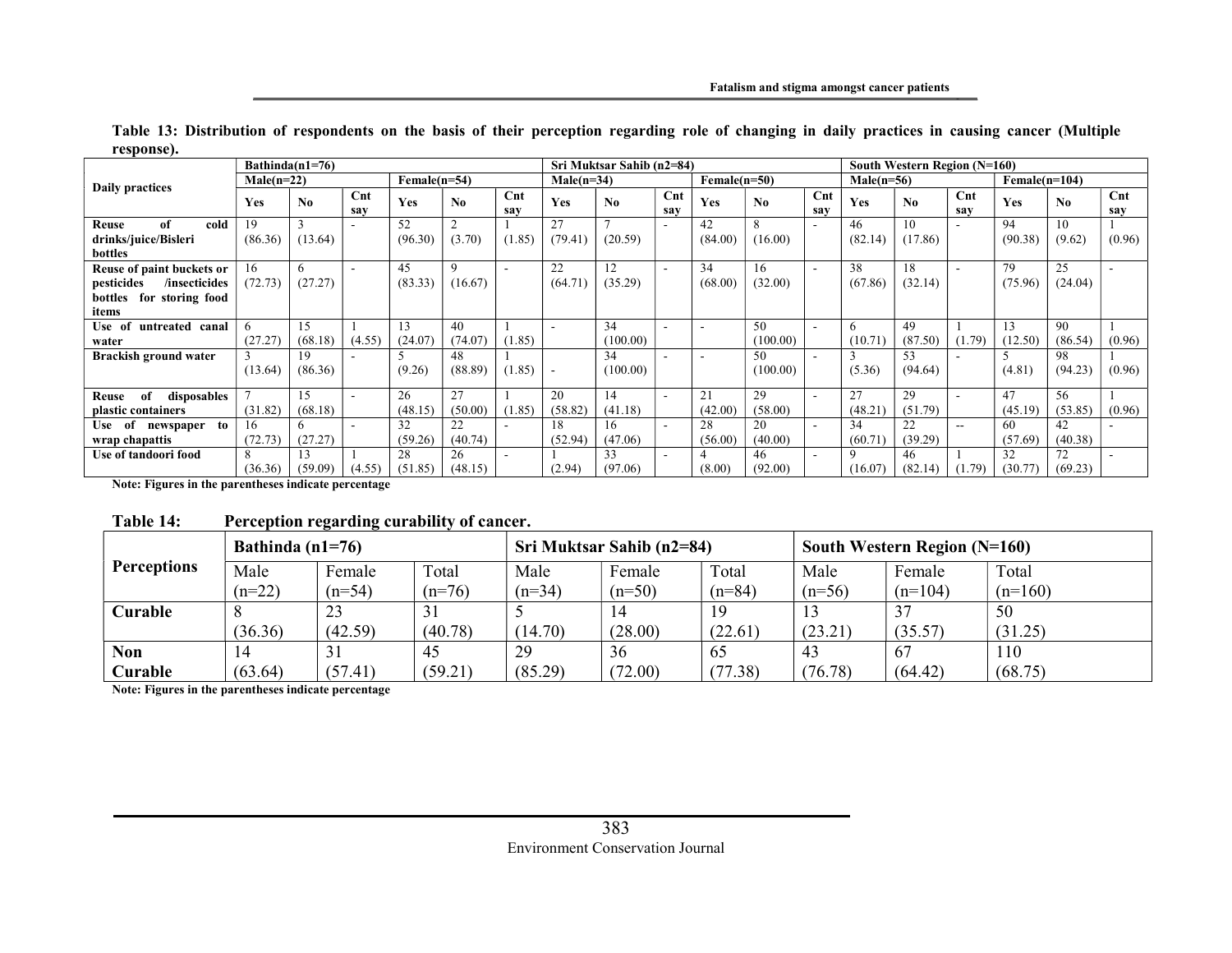peoples make them free from negative thoughts. One third (32.5%) of the respondents used to interact less with their family members, their Perceptions friends, relatives, neighbors after they were diagnosed with the disease. Eighteen per cent of the respondents interact least with their family members, their friends, relatives, neighbors after they were diagnosed with this disease. Only three respondents did not want to interact with anyone. They just want to live in a calm, peaceful and isolated place without any tension and interference of others. Overall, majority of the respondents used to interact with their family and acquaintances.

## Mitigation through contacting others

Usually cancer patient try to contact another cancer patient to know about the course and alternative treatment. The perusal of Table 9 highlights that two third (65.0%) of the respondents try to contact another cancer patient to know about the prognosis of the disease and one third (35.0%) of the respondent did not want to contact any cancer patient to know any outcome of the disease. In Bathinda district, the females (48.1%) respondents did not try to contact any cancer patient nearby them as compared to females (28.0%) respondents of Muktsar district respectively. More than three fourth (80.7%) of the respondents want to contact cancer patient to know about prognosis of cancer in which males (90.0%) were more interested to contact cancer patient than their female counterparts (75.0%) in the study region. Eight one percent of the female respondents contacted cancer patient to know about the alternative treatment of cancer their male counterparts (60.0%) in the region.

## Association between beliefs and socio-economic aspects of cancer patients

The perusal of Table 10 highlights the association between beliefs and socio-economic aspects of cancer patients. It was seen by scoring the all beliefs and socio –economic parameters like stage of cancer, delay in seeking treatment, gender, caste, religion and education. With the cube root method, the association was categorized into low, medium and high. The association between beliefs and socio-economic aspects of cancer patients were highly significant in stage of cancer with chi square value 8.23, followed by delay in seeking treatment

the disease. Interacting with different type of (36.64), gender (8.32), caste (14.74), religion (5.17) and education (24.02).

Perception is someone's ability to notice and understand the things that are not obvious to other people. The quality of being aware of things through the physical senses. Respondent's perception on the role of environment factors. Environmental factors or environment pollution plays a significant casual factor in spreading the disease. It was probed from the respondents and data given in table 11 indicated that almost all respondents claimed that there was heavy metal present in the underground water. Sixty-sixper cent of the respondents blamed gases omitted by the Guru Gobind Singh refinery situated at Kanakwal village in the Talwandisabo block as the prime cause of environment pollution and factor behind widespread of cancer. More than 50 per cent said that ash omitted from thermal power plants too had a role behind the disease. In this region two thermal power plants were situation one in Bathinda city (Guru Nanak Dev Thermal Power Plant, Bathinda) and another at Banawala village, Talwandisabo (Talwandi Sabo Power Limited). Forty six per cent respondents were blamed for the use of banned chemicals on crops and more than 80 percent of the respondents held for burning the stubble, as a major cause behind the disease.

## Respondent's perception regarding role of change in lifestyle

The distribution of respondents on the basis of their perceptions regarding role of change in lifestyle is shown in table 12. One third of the male respondents perceived imbalanced diet and sedentary lifestyle behind as a reason causing cancer and half of the male respondents and significantly majority of the female respondents (93.3%) perceived substance abuse as a reason behind causing cancer in the region. However, fast food culture was not perceived as a threat behind causing cancer by the majority of the respondents.

## Basis of their perception regarding role of change in daily practices

The distribution of respondents on the basis of their perceptions regarding role of change in daily practices is shown in the Table 13. The data reveal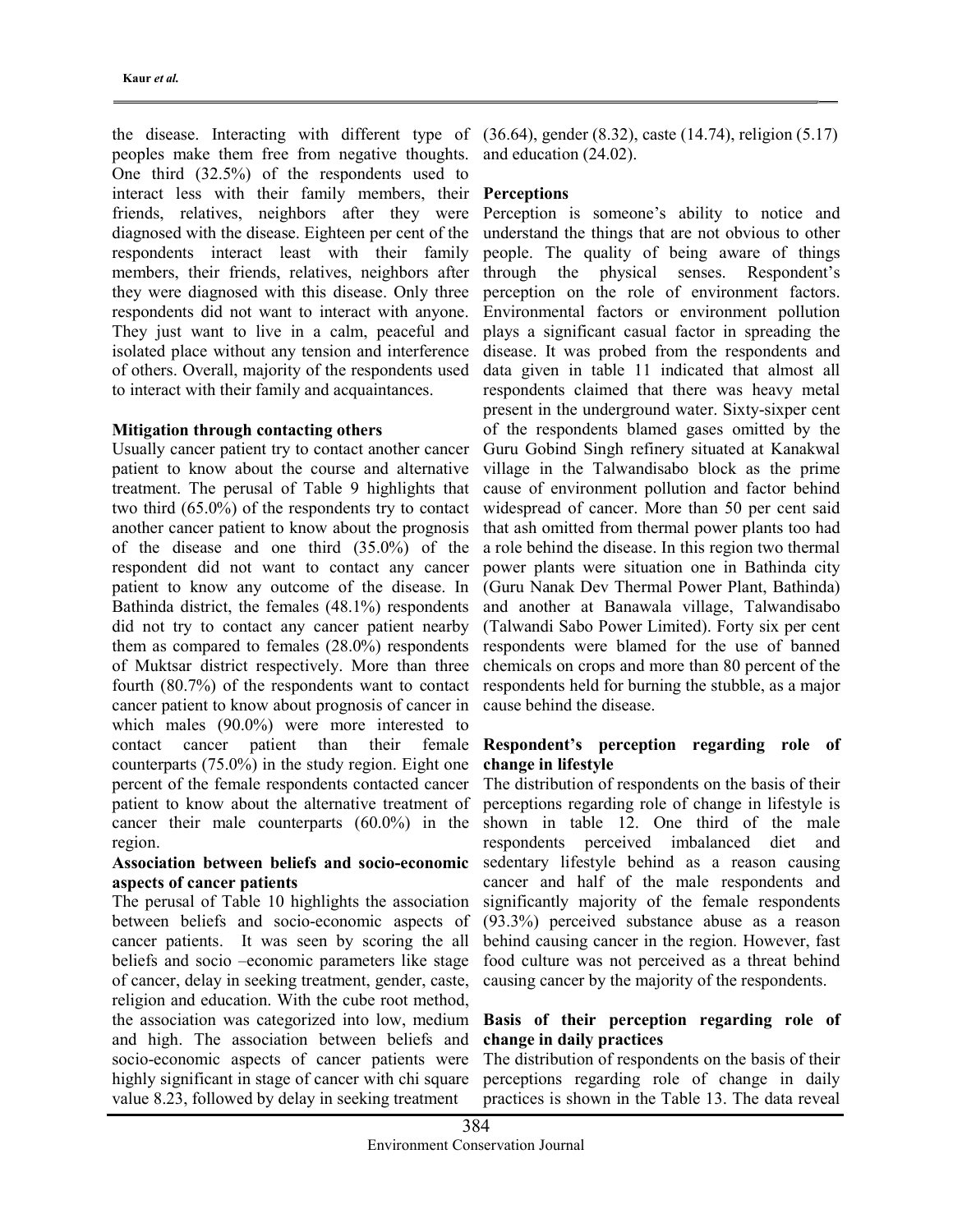that majority of the respondents (90.0% and 82.3%) female and male perceived use of cold drinks/juice/ bisleri bottles. Ten per cent of the respondents perceived brackish ground water as a cause behind causing cancer. Half of the respondents (48.2%) perceived disposable utensils as a reason behind the cause cancer in the region. Nearly two third (61.2%) of the respondents perceived use of newspaper to wrap rotis/ chapaties as a reason behind causing cancer in the region.

#### Perception regarding curability of cancer

Table 14 indicated that in the study majority (68.7%) of the respondent's didn't believe that cancer patient will be cured because majority of the respondents in this region were illiterate and believed in indigenous methods of treatment. They believe that percentage of survival of cancer patients was less as compared to patients of other diseases. Just 31.25 per cent of the respondents believed that cancer patient will be cured because of advancement in medical sciences for the treatment. The respondents got more aware about the disease and started getting the proper checkups from the qualified doctors rather than the traditional healers.

#### References

- Beeken, R. J., Simon, A. E., von Wagner, C., Whitaker, K. L., & Wardle, J. (2011). Cancer fatalism: deterring early presentation and increasing social inequalities?. Cancer Epidemiology and Prevention Biomarkers, 20(10), 2127- 2131.
- Chataut, R., Pandey, A., & Rao, N. S. (2015). Treatment seeking behaviour and cost of care among cancer patients in Nepal. Hindu, 79, 79.
- Corrigan, P.W. (2014).The Stigma of Disease and Disability: Understanding Causes and Overcoming Injustices. Washington, DC, American Psychological Association, pp: 165.
- Daher, M. (2012). Cultural beliefs and values in cancer patients. Annals of oncology, 23, iii66-iii69.
- Katz, I., Hass, R. G., Parisi, N., Astone, J., McEvaddy, D., & Lucido, D. J. (1987). Lay people's and health care personnel's perceptions of cancer, AIDS, cardiac, and diabetic patients. Psychological reports, 60(2), 615-629.
- Kaur, L., & Sharma, S. (2019). Socio-Economic and psychological consequence of cancer from patient's perspective in South-

#### Conclusion

It is pertinent to correct false notions and unscientific beliefs held by the society in order to save upon the precious human resource which might get wasted due to dilly dallying the actions required to mitigate the situation. People need to be sensitized regarding the judicious use of natural resources to promote sustainable development and to minimize the risk caused by unmindful human endeavor. Unprecedented use of chemicals should be monitored through government agencies and guilty should be punished. NGT (National Green Tribunal) should strictly enforce their pollution control measures in order to get rid of pollution caused by industrial units. Civil Society Organizations could act as a watchdog to the voice against any unlawful complaisancybetween MNCs, bureaucrats and the policy planners.

#### Acknowledgement

The authors are thankful to the residents of various villages of south western Punjab who made authors a part of their family and share their information.

Western Punjab. Journal of Pharmo and Photochemical, 4, SP4, 116-122.

- Kaur, L., & Sharma, S. (2020). Quality of Health Services and State Intervention for cancer in South Western Region of Punjab. Journal of Community Mobilization and Sustainable Development, 15(2), 339-346.
- Kaur, L., & Sharma, S. (2021). Treatment seeking behavior of cancer patients in south-western Punjab. Journal of Agricultural Development and Policy, 30(2), 101-108.
- Kaur, R. (2013). An anthropological study of socio-cultural dimensions and health care of cancer patients with special reference to Malwa region of Punjab. Ph.D. dissertation. Panjab University, Chandigarh, India.
- Kaur, R. (2015). Cultural beliefs, cancer and stigma: experiencesof patients from Punjab, India. Ethno medicine, (9) 247-54.
- Kishore, J., Ahmad, I., Kaur, R., & Mohanta, P. K. (2008). Beliefs and perceptions about cancers among patients attending radiotherapy OPD in Delhi, India. Asian Pac J Cancer Prev, 9(1), 155-158.